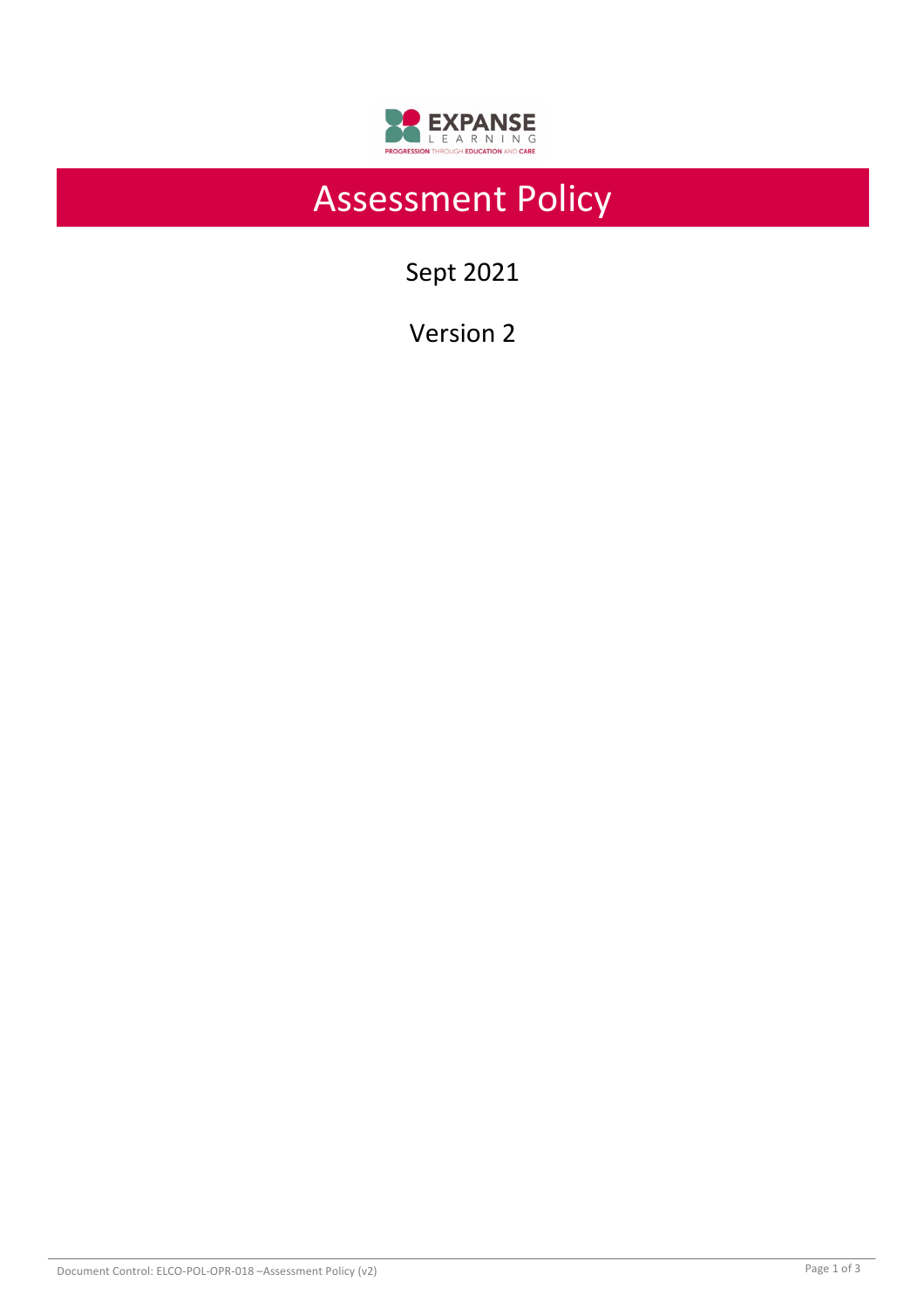# **1. Scope**

This policy applies to all staff at Expanse Learning College (Hereafter referred to as the College).

## **2. Introduction**

An assessment can be of a student's knowledge, understanding, abilities or skills.

Expanse Learning uses three types of assessment: initial or diagnostic, formative and summative:

- Initial or Diagnostic assessment determines the preparedness of a student for achieving the learning outcomes of a course or module.
- o Formative assessment measures a student's progress towards achieving the learning outcomes of a course or module.
- $\circ$  Summative assessment measures the degree to which a student has achieved the learning outcomes of a course or module.

# **3. Accredited Learning**

For accredited learning, summative assessment (and, as appropriate, initial and formative assessment), is formal and recorded. The validity of such assessments is based on the following:

- o that students understand the purpose of the assessment (whether it is initial, formative or summative)
- $\circ$  that any assignment set is appropriate to the assessment criteria and the learning objectives, providing students with an opportunity to evidence their relevant knowledge, understanding, skills or abilities.
- o the assessment criteria have been explained to the students
- $\circ$  the assessment criteria are applied consistently and fairly to all assessed work
- $\circ$  assignments are generated under consistently applied conditions of assessment (e.g. time allowed, open book, invigilated)
- $\circ$  the commentary on the assignment is appropriate and consistent with the grade awarded
- $\circ$  in the case of assessment by direct observation, that the assessed activities are taking place in an appropriate environment.
- $\circ$  the results of the assessment and feedback are made known to students within an agreed time frame
- $\circ$  the assessment procedure does not disadvantage any student on the basis of race, gender, age, learning difficulty, disability or sexual orientation
- $\circ$  Students have been given the opportunity to disclose a disability in order for a reasonable adjustment to have been made at the time of assessment
- $\circ$  Formal assessments can be carried out internally by the Expanse Learning teaching staff, or externally by the accrediting body or by a mixture of both. The accrediting body will decide whether or not an internal or external verifier should be appointed.
- $\circ$  Verification and/or moderation of assessments will be carried out in accordance with the regulations of the awarding body.

# **4. Appeal Procedure**

From time to time, students may feel they have been wrongly graded. In these cases, the student should follow the Appeals procedure.

## **5. Access to Fair Assessment Statement**

What Students Can Expect from Us:

Every student taking a course at the Expanse Learning will be assessed fairly.

This means that:

- $\circ$  Assessment will be a test of the student's knowledge, what they understand, and what they are able to do.
- $\circ$  For any particular course, every student will be assessed using the same overall set of exercises and criteria.
- o Assessments will be standardised across different tutors and classes to ensure that all students have been judged against the same standards.